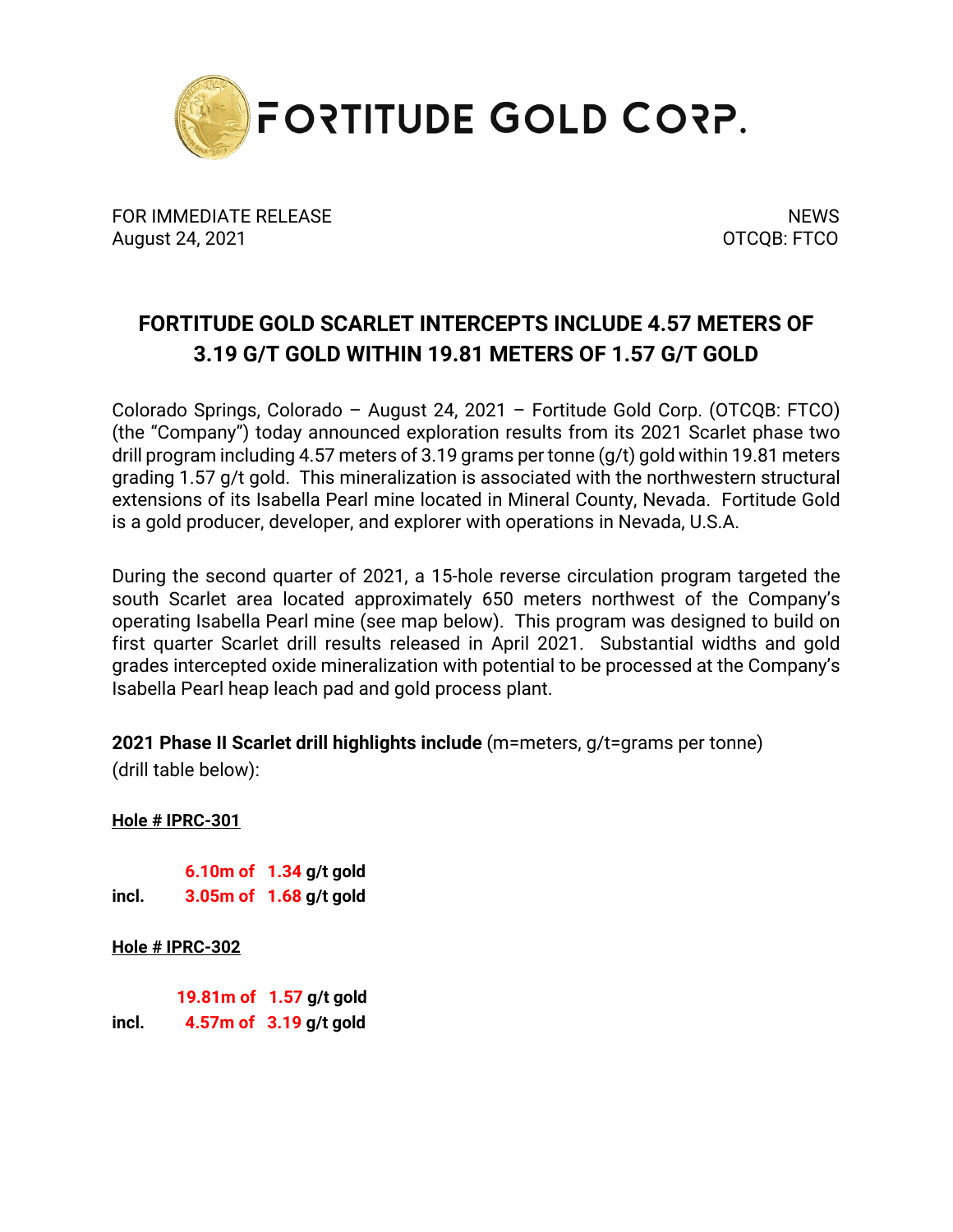**2021 Phase I Scarlet drill highlights:**

**Hole # IPRC-254**

|       | 19.81m of 1.56 g/t gold    |
|-------|----------------------------|
| incl. | $3.05m$ of $3.19$ g/t gold |

## **Hole # IPRC-257**

|       | 16.76m of 2.23 g/t gold    |
|-------|----------------------------|
| incl. | $3.05m$ of $4.52$ g/t gold |

**Hole # IPRC-262**

 **24.38m of 1.60 g/t gold incl. 3.05m of 3.94 g/t gold**

"This latest drill program at Scarlet was designed to further define the lower oxide-sulfide boundary, as well as test the margins of the know mineralization," stated Mr. Barry Devlin, Fortitude Gold's Vice President of Exploration. "Multiple holes again returned sizeable widths of oxide mineralization with grades as high as 3.19 grams per tonne gold. Scarlet remains a high priority target for additional delineation drilling. We plan to move a reverse circulation drill rig back to Scarlet early in the fourth quarter of 2021, once the current delineation drilling at Golden Mile is complete, to build on these positive Scarlet drill results."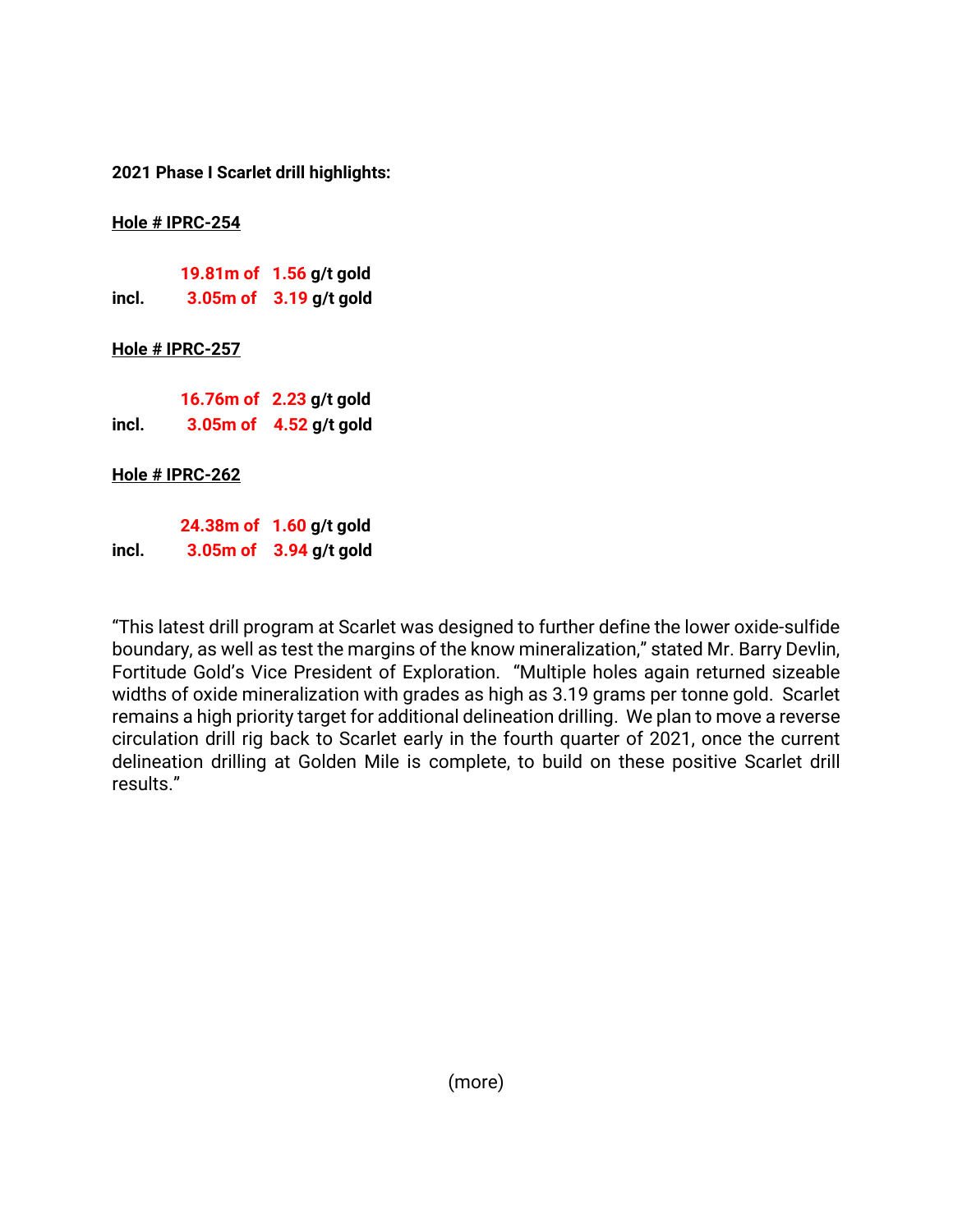| <b>SCARLET PHASE TWO DRILL SUMMARY HIGHLIGHTS</b>                       |       |                |       |               |                 |       |  |  |
|-------------------------------------------------------------------------|-------|----------------|-------|---------------|-----------------|-------|--|--|
| Hole #                                                                  | Angle | <b>Target</b>  |       | From          | <b>Interval</b> | Au    |  |  |
|                                                                         | deg   |                |       | <b>Meters</b> | <b>Meters</b>   | g/t   |  |  |
| <b>IPRC-297</b>                                                         | $-76$ | <b>Scarlet</b> |       | 118.87        | 3.05            | 0.62  |  |  |
| <b>IPRC-299</b>                                                         | -90   | <b>Scarlet</b> |       | 35.05         | 9.14            | 0.73  |  |  |
|                                                                         |       |                | incl. | 38.10         | 3.05            | 1.28  |  |  |
| <b>IPRC-300</b>                                                         | $-60$ | <b>Scarlet</b> |       | 21.34         | 7.62            | 0.58  |  |  |
|                                                                         |       |                |       | 68.58         | 10.67           | 0.81  |  |  |
|                                                                         |       |                | incl. | 74.68         | 3.05            | 1.446 |  |  |
| <b>IPRC-301</b>                                                         | $-75$ | <b>Scarlet</b> |       | 25.91         | 7.62            | 0.81  |  |  |
|                                                                         |       |                | incl. | 27.43         | 1.52            | 2.78  |  |  |
|                                                                         |       |                |       | 38.10         | 3.05            | 0.42  |  |  |
|                                                                         |       |                |       | 76.20         | 4.57            | 0.87  |  |  |
|                                                                         |       |                | incl. | 77.72         | 1.52            | 1.44  |  |  |
|                                                                         |       |                |       | 85.34         | 6.10            | 1.34  |  |  |
|                                                                         |       |                | incl. | 86.87         | 3.05            | 1.68  |  |  |
| <b>IPRC-302</b>                                                         | -60   | <b>Scarlet</b> |       | 62.48         | 19.81           | 1.57  |  |  |
|                                                                         |       |                | incl. | 73.15         | 4.57            | 3.19  |  |  |
| <b>IPRC-306</b>                                                         | $-65$ | <b>Scarlet</b> |       | 47.24         | 4.57            | 0.77  |  |  |
|                                                                         |       |                | incl. | 48.77         | 1.52            | 1.06  |  |  |
| <b>IPRC-309</b>                                                         | -75   | <b>Scarlet</b> |       | 22.86         | 6.10            | 0.66  |  |  |
|                                                                         |       |                | incl. | 24.38         | 1.52            | 1.26  |  |  |
| <b>IPRC-311</b>                                                         | $-60$ | <b>Scarlet</b> |       | 36.58         | 3.05            | 0.54  |  |  |
| Assays by ALS, Vancouver, B.C., Canada. Meters downhole, not true width |       |                |       |               |                 |       |  |  |

Mr. Jason Reid, CEO and President of Fortitude Gold, stated, "We are excited with these continued high grade drill intercepts including 4.57 meters of 3.19 grams per tonne gold within a much wider interval of 19.81 meters, or 65 feet, grading 1.57 grams per tonne gold. This mirrors similar intercepts from the prior drill program which included 3.05 meters of 3.94 grams per tonne within the wider intercept of 24.38 meters, or 80 feet, of 1.60 g/t gold. In a world where many open pit mines chase an average 0.5 grams per tonne gold grade, these high-grade gold Scarlet drill results are very exciting."

Mr. Reid continued, "While we expected to find the margins of this mineralization to the southeast, in the direction where we previously completed condemnation drilling for the heap leach pad expansion, this high-grade mineralization remains open to the northwest along trend. We recently announced the permit receipt to expand the Isabella Pearl heap leach pad. Included in this permit was an expansion of the Isabella Pearl mine plan boundary to the northwest, which opens up additional acreage associated with the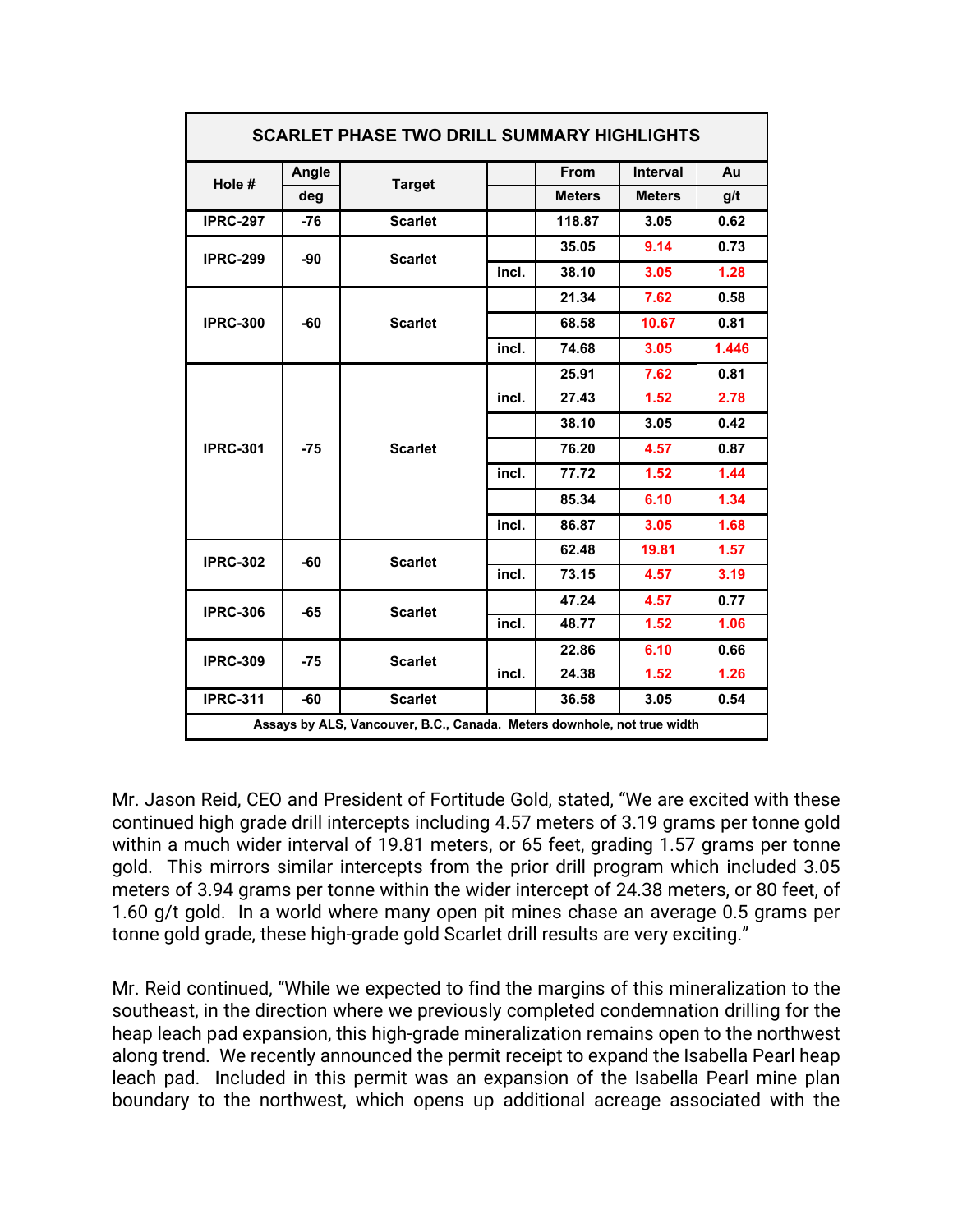Scarlet target for exploration within the permitted mine plan. Scarlet is just one of multiple gold targets associated with our 9,800-acre Isabella Pearl property covering over six miles of an important mineralized fault corridor in the Walker Lane Mineral Belt."

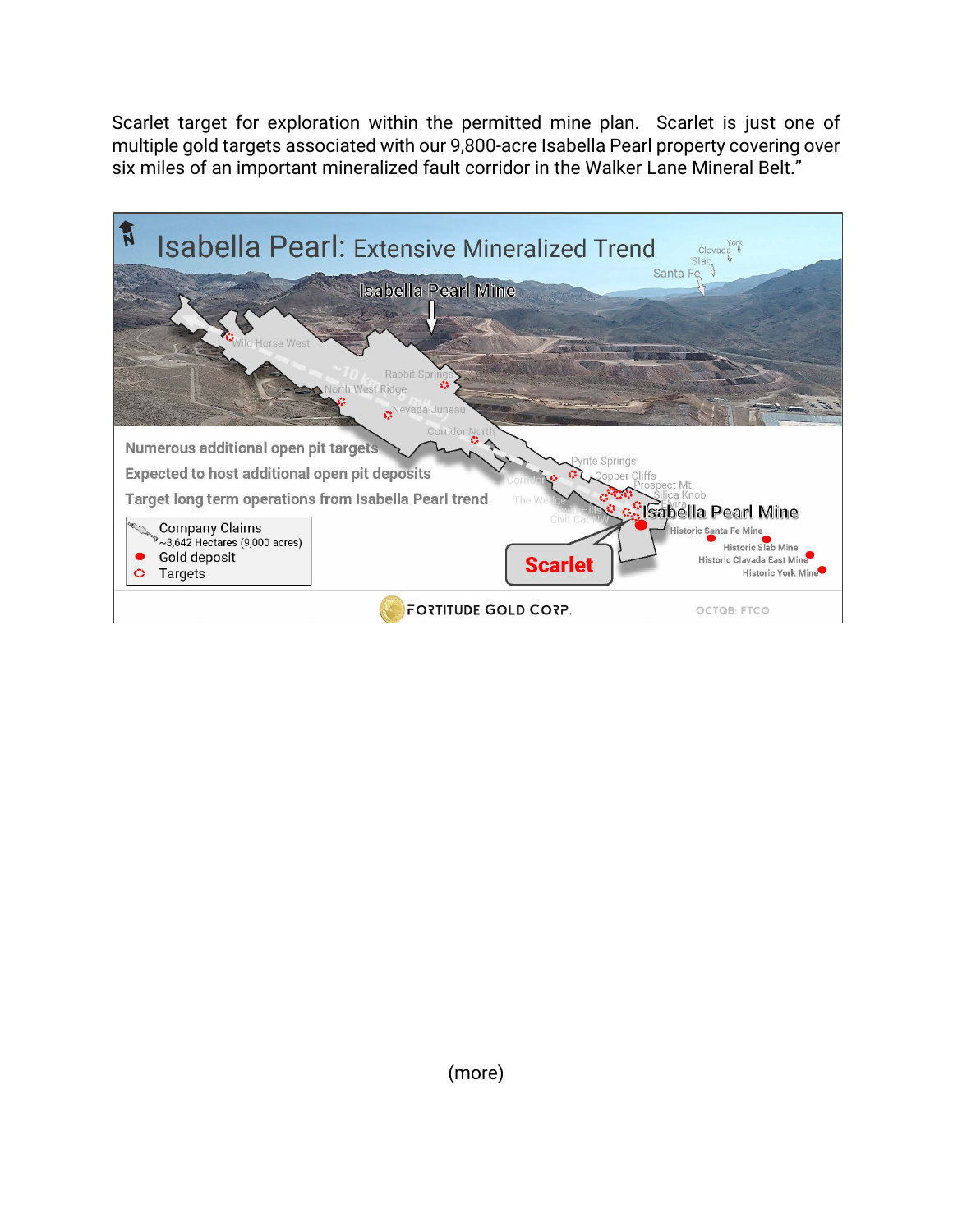

## **About Fortitude Gold Corp.:**

Fortitude Gold is a U.S. based gold producer targeting projects with low operating costs, high margins, and strong returns on capital. The Company's strategy is to grow organically, remain debt-free and distribute substantial dividends. The Company's Nevada Mining Unit consists of five high-grade gold properties located in the Walker Lane Mineral Belt, with the Isabella Pearl gold mine in current production. Nevada, U.S.A. is among the world's premier mining friendly jurisdictions.

Cautionary Statements: This press release contains forward-looking statements that involve risks and uncertainties. If you are risk-averse you should NOT buy shares in Fortitude Gold Corp. The statements contained in this press release that are not purely historical are forward-looking statements within the meaning of Section 27A of the Securities Act of 1933 and Section 21E of the Securities Exchange Act of 1934. When used in this press release, the words "plan", "target", "anticipate," "believe," "estimate," "intend" and "expect" and similar expressions are intended to identify such forward-looking statements. Such forward-looking statements include, without limitation, the statements regarding the Company's strategy, future plans for production, future expenses and costs, future liquidity and capital resources, and estimates